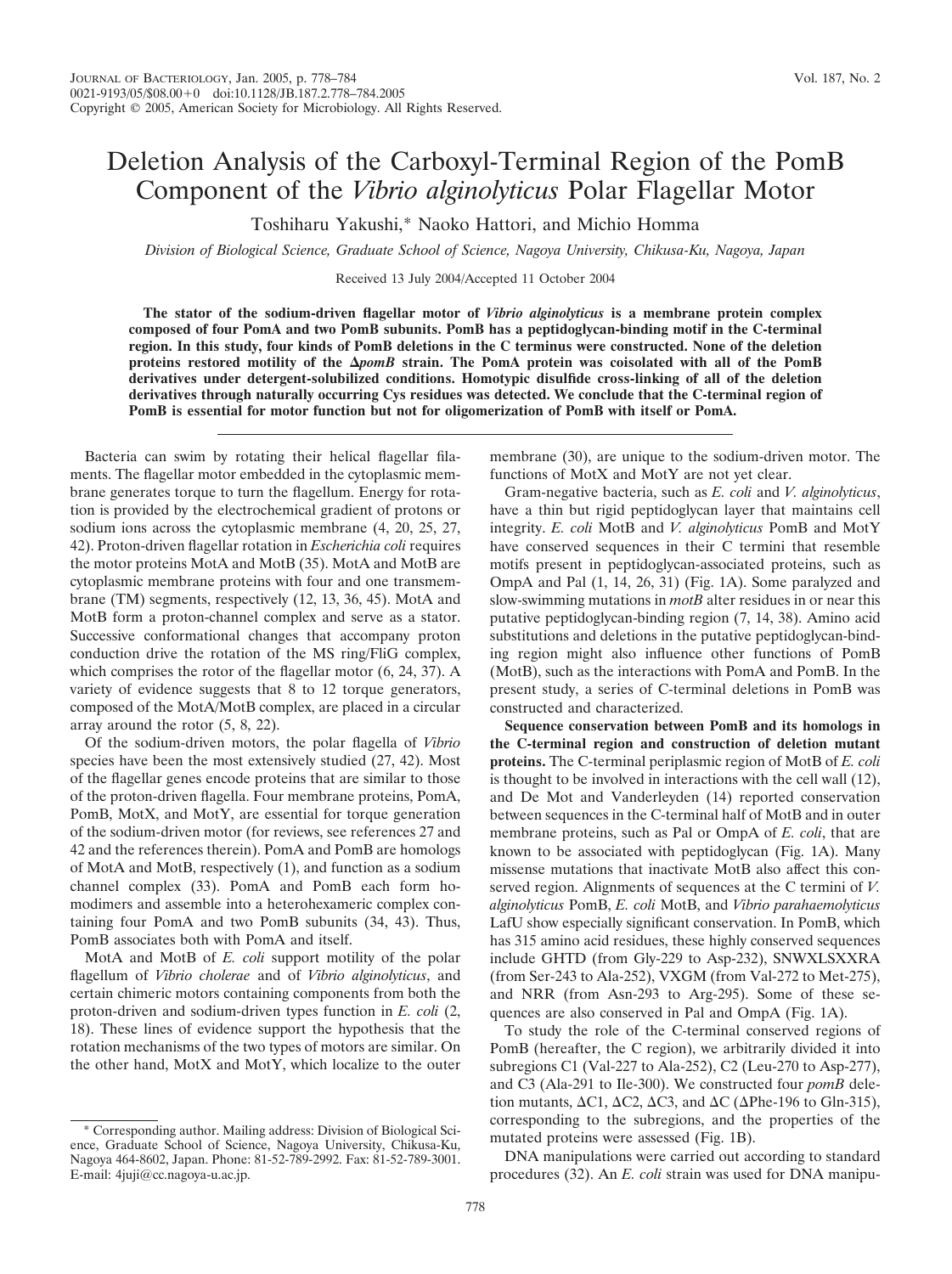

FIG. 1. Sequence alignments of the C-terminal regions and the C-terminal deletion derivatives of PomB. (A) Multiple amino acid alignments of *V. alginolyticus* PomB C-terminal region with PomB homologs and other peptidoglycan-associated proteins. The alignments were constructed by using the Clustal W program (version 1.4). White letters with a black background and black letters with a gray background indicate amino acid residues conserved in all six proteins and in more than four of the six proteins, respectively. The C region (Phe-196 to Gln-315) and the subregions C1 (Val-227 to Ala-252), C2 (Leu-270 to Asp-277), and C3 (Ala-291 to Ile-300) are shown above the sequence. VaPomB, *V. alginolyticus* PomB; EcMotB, *E. coli* MotB; EcOmpA, *E. coli* OmpA; EcPal, *E. coli* Pal, VpLafU, *V. parahaemolyticus* LafU; NmRmpM, *N. meningitidis* RmpM. Amino acid residues with asterisks are proposed to contact peptidoglycan directly (19). Coiled and careted lines indicate  $\alpha$ -helices and  $\beta$ -sheets, respectively, as determined for the RmpM protein (19). (B) Schematic diagram of PomB deletion proteins. White areas indicate the N-terminal cytoplasmic region and the C-terminal periplasmic region. Dark gray indicates the TM segment. Light gray indicates the hexahistidine sequence attached to the C terminus. The black boxes indicate deleted residues. The three black bars (top) indicate the regions corresponding to the three peptide sequences used for antibody production. Residue numbering and the predicted molecular weights (MW; in thousands) of the PomB derivatives are shown at the right. wt, wild type; Ab, antibody; a.a., amino acid.

lations (41). The *pom* genes on the plasmids constructed in this study were expressed from the *lac* promoter in pSU41 (3). Plasmid pNH21 (pomB $\Delta C$ ) was constructed by PCR with pSK603 (23) as a template. It contains the sequence 5'-(GGT) GCA(CAC)CAT(CAC)CAT(CAC)CAT(TAA)GAGCTC-3' at the 3' end of the *pomB* open reading frame. This sequence encodes  $\text{Gly}^{194}$ -Ala<sup>195</sup>-His<sub>6</sub> followed by a termination codon (the SacI site is underlined). Plasmid pNH22 (*pomB* $\Delta$ *C1*) was constructed by PCR with pKJ201 (39) as a template and has the

sequence  $5'$ -(GTA)CGC(GTA)TCA-3' at the deleted region. This sequence codes for  $Val^{225}$ -Arg<sup>226</sup>-Val<sup>253</sup>-Ser<sup>254</sup> (the MluI site is underlined). Plasmids pNH23 and pNH24 (*pomB*ΔC2 and *pomB*-*C3*) were constructed in the same way as pNH22, with  $PomBAC2$  [5'-(CAA)CGT(ACG)GAG-3' (Gln<sup>268</sup>-Arg<sup>269</sup>-Thr<sup>278</sup>-Glu<sup>279</sup>; the BsiWI site is underlined)] and PomB $\Delta$ C3 [5'- $(AAT)CGC (ATG) CAA-3' (Asn<sup>289</sup>-Arg<sup>290</sup>-Met<sup>301</sup>-Gln<sup>302</sup>; the$ SphI site is underlined)]. The *pomB* genes containing the various deletions were transferred to pKJ301, which carries *pomA* and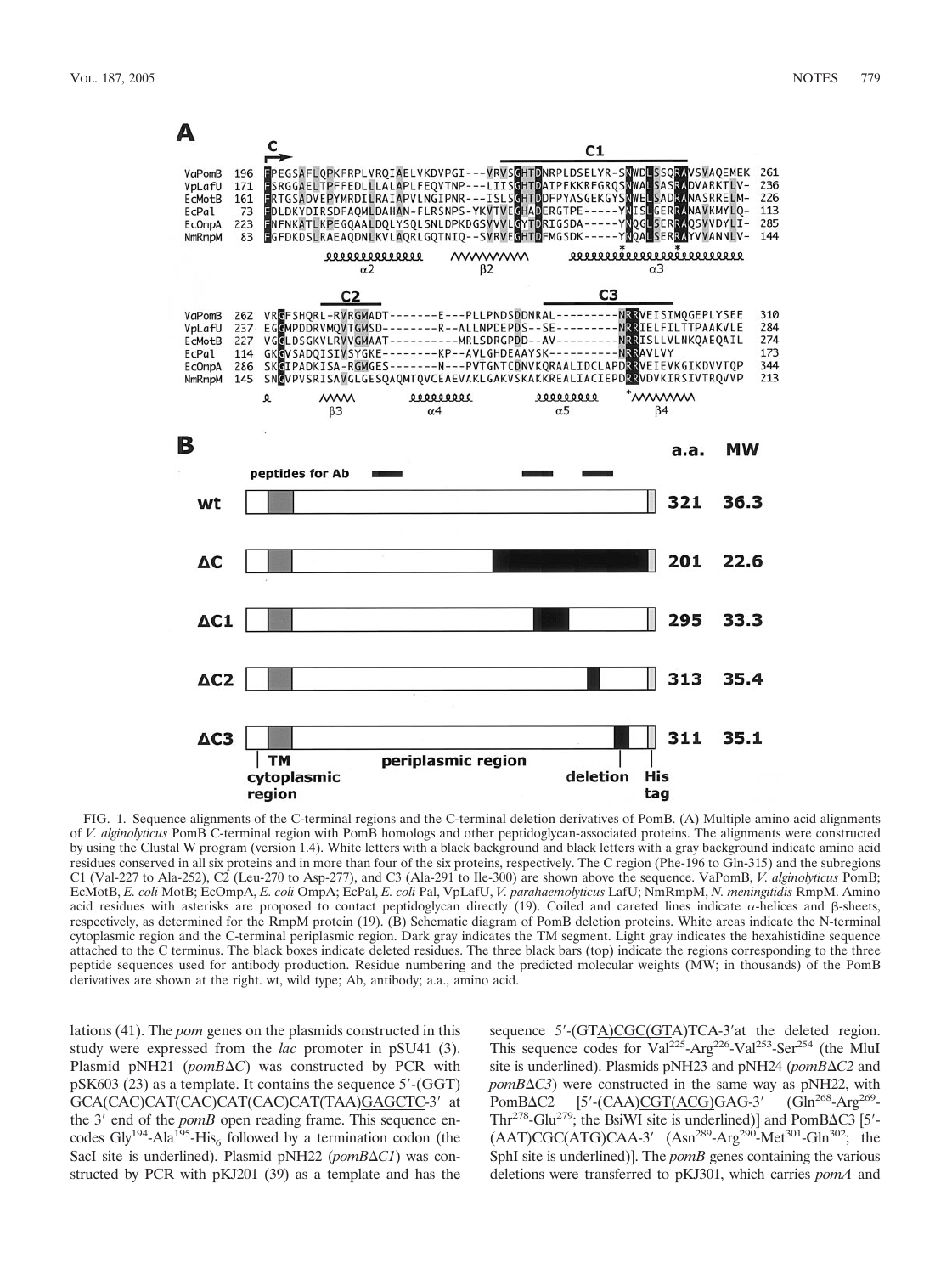

FIG. 2. Expression of PomB derivatives and their cross-linked dimers. The NMB192( $\Delta pomb$ )/pMMB206 strain harboring plasmids carrying the *pomB* derivatives (lanes 1 to 10), or the NMB191( $\Delta pomAB$ )/pMMB206 strains harboring plasmids carrying wild-type (wt)  $pomA$  and the  $pomB$ derivatives (lanes 11 to 20) were cultivated in liquid VPG500 medium until mid-log phase (optical density at 660 nm of  $\sim$  1.0). When necessary, IPTG (1 mM final concentration) was added 2 h prior to harvest. Whole-cell extracts prepared as described previously (40) were dissolved in SDS-PAGE loading buffer containing 5% (vol/vol) 2-mercaptoethanol or 2 mM *N*-ethylmaleimide and subjected to reducing 12%-acrylamide SDS-PAGE (A) and nonreducing 14%-acrylamide SDS-PAGE (B and C). In the case of the 14% gel, the run time was prolonged until the 31-kDa band of the Kaleidoscope protein standards (Bio-Rad Laboratories) reached the bottom of the slab. Immunoblotting was performed by using anti-PomB serum (PomB93), as described previously (44). Panel C is a prolonged exposure of the gel panel B to enhance the signals. The single square bracket and the double square bracket indicate the positions corresponding to monomer and dimer forms, respectively, of the wild-type,  $\Delta$ C1,  $\Delta$ C2, and  $\Delta$ C3 PomB proteins. Asterisks with an arrow and a double arrowhead indicate the positions of monomer and dimer forms, respectively, of the  $\Delta C$  protein and a degradation product of PomB. The bands corresponding to the  $\Delta C3$  protein and its dimer form are indicated by an arrow and a double arrowhead, respectively. Monomer and dimer forms of degraded  $\Delta C1$ ,  $\Delta C2$ , and  $\Delta C3$  appeared to be similar in size to those of  $\Delta C$ . The ratio of disulfide-bonded PomB dimer to the monomer increased upon coexpression of PomA  $(+)$ -PomA).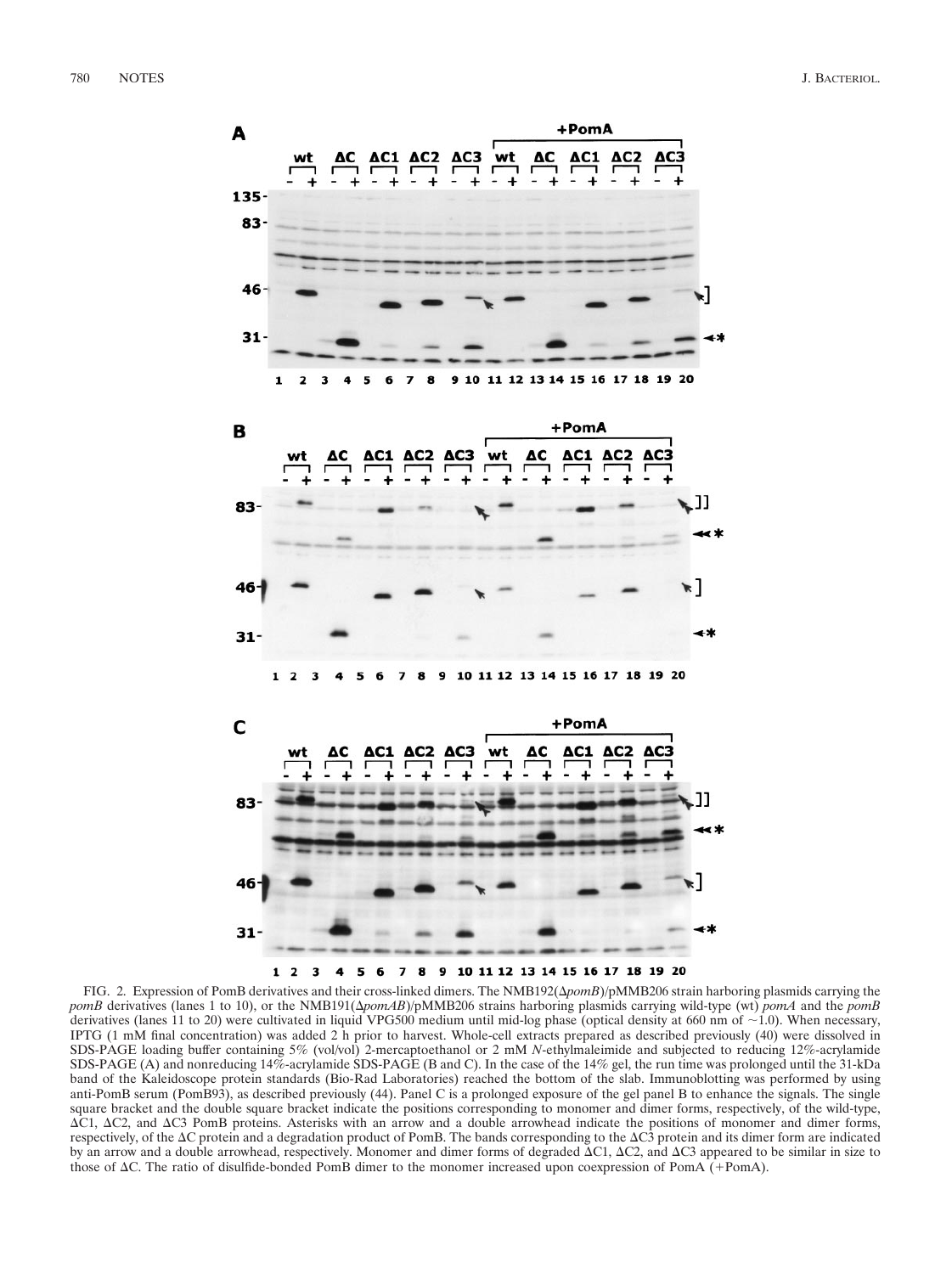

FIG. 3. Swarms of the strains expressing the PomB deletion proteins. (A) Pattern of strains spotted. wt, wild type. (B) Aliquots  $(1 \mu l)$ of overnight cultures of *V. alginolyticus* NMB192 ( $\Delta pomB$ ; left) harboring plasmids carrying the *pomB* derivatives in VC medium were spotted on soft agar VPG500 plates containing 1 mM IPTG and 0.26% agar, 100  $\mu$ g of kanamycin/ml, and 2.5  $\mu$ g of chloramphenicol/ml and incubated at 30°C for 8 h. Similarly, *V. alginolyticus* NMB191 ( $\Delta$ *pomAB*; right) harboring plasmids carrying wild-type *pomA* and the *pomB* derivatives were spotted. (C) *V. alginolyticus* VIO5 (*pom*<sup>+</sup>) harboring plasmids carrying the *pomB* derivatives (left) or wild-type *pomA* and the *pomB* derivatives (right).

*pomB* with a His<sub>6</sub> tag (39), to make plasmids carrying both *pomA* and the *pomB* derivatives: pNH31, *pomA*-*pomB*-*C*; pNH32, *pomA*-*pomB*-*C1*; pNH33, *pomA*-*pomB*-*C*2; and pNH34, *pomA*-*pomB*-*C3*.

**Stability and cross-link formation of PomB derivatives.** To test whether the deletion variants were stable, the amount of PomB produced in the presence and absence of coexpressed PomA was compared for each protein. The study used strains NMB192 (Rif<sup>r</sup>, Laf<sup>-</sup>,  $\Delta p \circ mB$ ) (40) and NMB191 (Rif<sup>r</sup>, Laf<sup>-</sup>, -*pomAB*) (44), which are derivatives of the lateral-flagellardefective strain of *V. alginolyticus*, VIO5 (Rif<sup>r</sup>, Laf<sup>-</sup>) (31). Plasmids encoding the PomB deletion proteins (pNH21, pNH22, pNH23, and pNH24) (Fig. 1B) were introduced into the  $\Delta p$ *omB* strain NMB192 containing the compatible plasmid

pMMB206 (28), which carries the *lacI* gene, by electroporation as described previously (21). Plasmids encoding both wild-type PomA and the PomB derivatives (pNH31, pNH32, pNH33, and pNH34) were introduced into the  $\Delta p$ omAB strain NMB191 containing pMMB206. The cells were cultured overnight at 30°C on *Vibrio* complex (VC) medium (0.5% tryptone, 0.5% yeast extract, 0.4% K<sub>2</sub>HPO<sub>4</sub>, 3% [513 mM] NaCl, and 0.2% glucose) containing 100  $\mu$ g of kanamycin/ml and 2.5  $\mu$ g of chloramphenicol/ml and then diluted in fresh VPG500 medium (1% tryptone,  $0.4\%$  K<sub>2</sub>HPO<sub>4</sub>, 500 mM NaCl, and  $0.5\%$ [wt/vol] glycerol] containing antibiotics.

Similar amounts of PomB derivatives were produced in cells with and without coexpression of PomA at levels above those encoded by the chromosomal *pomA* gene (Fig. 2A). All of the derivatives migrated more slowly than expected from the amino acid sequences during sodium dodecyl sulfate-polyacrylamide gel electrophoresis (SDS-PAGE). In the  $\Delta$ C1,  $\Delta$ C2, and  $\Delta$ C3 PomB preparations, a ca. 30-kDa band with mobility similar to that of the  $\Delta C$  protein was detected. For  $\Delta C_3$ , the 30-kDa band was predominant rather than the full-length  $\Delta$ C3 protein, which was detected at low levels. These 30-kDa bands (except the  $\Delta C$  band) were not detected in the sample bound to the affinity resin through the C-terminal His tag (see Fig. 4), suggesting that these bands do not have their normal C termini. All of the mutant PomB proteins were isolated in the membrane fractions (data not shown), and the amounts of the PomA protein found with the different PomB derivatives were almost the same (data not shown).

A study of deletion mutants of *Salmonella* MotB suggested that some of the residues immediately before position 270, which corresponds to the portion deleted in  $\Delta C3$ , are involved in maintenance of protein structure (29). The  $\Delta C3$  protein was unstable: a 30-kDa band, which corresponds to a C-terminally degraded product, was detected with higher intensity than fulllength  $\Delta$ C3. The corresponding MotB deletion protein,  $\Delta$ (261– 270), is nonfunctional and semistable, and the mutation is recessive. These properties are consistent with those of the ΔC3 protein.

PomB is unstable in the absence of PomA (44). In the present study, however, no apparent differences in the amount of PomB were observed with or without coexpression of PomA. Such an inconsistency is probably due to differences in the expression systems; i.e., proteins were expressed constitutively in the previous study, whereas those in the present study were expressed transiently by the addition of inducer.

Wild-type PomB forms cross-linked dimers via naturally occurring N-terminal cytoplasmic Cys residues, suggesting that the functional unit of PomB is a dimer (9, 40, 43). Cross-linked dimers were detected in all of the PomB proteins subjected to nonreducing SDS-PAGE (Fig. 2B and C). The dimer bands of  $\Delta$ C2 and  $\Delta$ C3 were faint, whereas significant proportions of the proteins seemed to be present as monomers (Fig. 2B and C, lanes 8, 10, 18, and 20). The deletions in the C2 and C3 regions may result in some defects in the homotypic PomB-PomB interaction.

The dimer forms of all of the PomB derivatives, including the wild type, increased with respect to the monomer upon coexpression of PomA. According to one recent model for the arrangement of transmembrane segments in the  $(MotA<sub>2</sub>/$  $MotB$ <sub>2</sub> or  $(PomA_2/PomB)$ <sub>2</sub> complex, eight transmembrane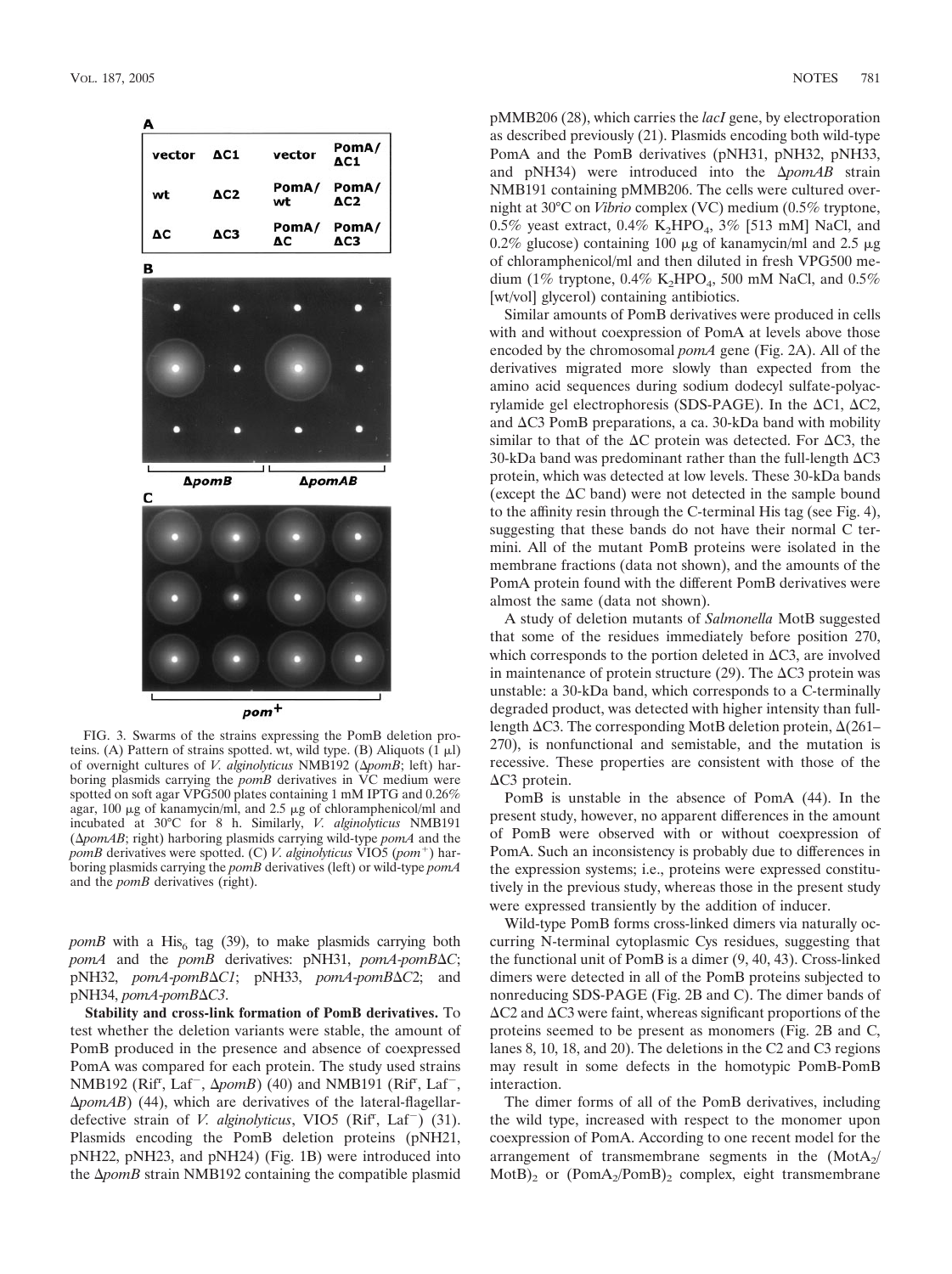

FIG. 4. Association of PomB deletion proteins with PomA. The membrane preparation and cosedimentation procedures to assess the association of the PomB derivatives with PomA were performed essentially as described elsewhere (15). Membranes (M fraction) of *V. alginolyticus* VIO5 (pom<sup>+</sup>) expressing the PomB derivatives were solubilized with 2.5% CHAPS {3-[(3-cholamidopropyl)-dimethylammonio]-1-propanesulfonate; S fraction}. The solubilized materials were incubated with Ni-charged nitrilotriacetic acid-agarose, followed by extensive washing (W fraction). The beads were then treated with SDS-loading buffer (B fraction). All four fractions were subjected to SDS-PAGE, followed by immunoblotting with anti-PomA and anti-PomB. The W' and B' fractions were loaded in fivefold-higher amounts than W and B, respectively. The bands derived from PomA and PomB are indicated by gray and black arrows, respectively. The asterisk indicates the stable PomB degradation product (see text). Neither PomB nor PomA was detected in the bound fraction of wild-type (wt) PomB without the His tag (lane 25). All of the PomB derivatives with His tags were detected in the bound fraction.

segments of MotA or PomA surround the two transmembrane segments of the MotB or PomB dimer (4, 10). It is thus reasonable that coexpression of PomA might affect the geometry and/or stability of the PomB dimer.

**Motility of cells with PomB derivatives.** We investigated the swarming abilities of strains expressing the PomB derivatives with or without coexpression of wild-type PomA from the plasmid (Fig. 3). None of the PomB derivatives supported swarming in either case (Fig. 3B), nor did the strains swim in liquid medium (data not shown).

None of the PomB-deletion proteins generated in this study complemented the motility defect of the  $\Delta p o m B$  strain, although all were detected and localized to the membrane. The deleted regions of PomB have high similarity to peptidoglycanassociated proteins and PomB homologs (1, 29) (Fig. 1). Presumably, deletions in the C terminus of PomB impair association with peptidoglycan and prevent proper anchoring and/or localization of the stator elements around the rotor.

Based on in silico docking of the crystal structure of the OmpA-like domain of the putative peptidoglycan binding protein RmpM from *Neisseria meningitidis*, Tyr-127, Arg-135, and Arg-197 may be involved in peptidoglycan binding (19) (Fig. 1A). According to a multiple sequence alignment (Fig. 1), Tyr-127 is not conserved in MotB homologs, and there are gaps in the sequence in its vicinity. On the other hand, Arg-135 and Arg-197 are conserved and correspond to Arg-251 (C1 region) and Arg-294 (C3 region) of PomB, respectively. In MotB of *E. coli*, amino acid replacements R217W, R258C, and R258H at the corresponding residues result in loss of function (7). Therefore, the C1 and C3 regions may directly participate in binding to peptidoglycan.

To test whether the deletion proteins inhibit motility in the wild-type strain, the swarming and swimming of VIO5 (*pom*<sup>+</sup>) strains expressing the PomB derivatives with (pNH31, pNH32, pNH33 and pNH34) or without (pNH21, pNH22, pNH23 and pNH24) plasmid-encoded PomA were assessed in the presence of 1 mM IPTG (isopropyl- $\beta$ -D-thiogalactopyranoside) (Fig. 3C). The  $\Delta$ C1,  $\Delta$ C3, and  $\Delta$ C proteins had almost no effect on the motility of VIO5. When the  $\Delta$ C2 protein was overproduced

in VIO5, both the swarming ability (Fig. 3C) and the swimming (data not shown) of VIO5 were significantly inhibited, and the inhibition was correlated with the concentration of IPTG (data not shown). However, upon coexpression of plasmid-encoded PomA and the  $\Delta$ C2 protein (pNH33), the swarming and swimming were only slightly inhibited, indicating that the inhibitory effect of the  $\Delta$ C2 protein is compensated by overexpression of PomA.

**Association of PomB derivatives with PomA.** We examined whether the PomB deletion proteins associate with PomA in wild-type cells. We detected the chromosomally encoded PomA bound to all of the histidine-tagged PomB derivatives after detergent solubilization (Fig. 4, lanes 4, 8, 12, 16, and 21). The amount of  $\Delta C3$  protein was significantly lower, presumably because of degradation of the C-terminal region to which the His tag was attached (Fig. 4, asterisk). PomA was detected in the bound fraction of wild-type PomB and all of the PomB derivatives, indicating that PomA associates with the PomB derivatives. Similar levels of PomA were detected with  $\Delta C$ , -C2, and wild-type PomB, suggesting that chromosomally encoded PomA associates with  $\Delta C$  and  $\Delta C$  as well as with wild-type PomB. The amounts of PomA bound to  $\Delta$ C1 and ΔC3 were significantly lower than those bound to the wild type,  $\Delta C$ , and  $\Delta C$ 2. For  $\Delta C$ 3 in particular, a faint band of PomA was detected only when a fivefold amount of bound material was loaded onto the gel (lane 21). Essentially the same results were obtained by using the  $\Delta p$ omAB strains expressing plasmidencoded PomA and PomB (data not shown).

The  $\Delta C$  protein formed a cross-linked homodimer, dimer formation increased upon coexpression with PomA, and PomA associated with  $\Delta C$  and wild-type PomB equally well. These results suggest that the putative peptidoglycan-binding region is not necessary for oligomerization of PomA and PomB. This conclusion is reasonable because the TM segments of PomA and PomB are close to each other (40), and a similar association was proposed for the TM segments of MotA and MotB in the proton-driven motor (10). Some proteins associated with peptidoglycan have been described as dimers (11, 19). Although the peptidoglycan-binding region of *N. meningitidis*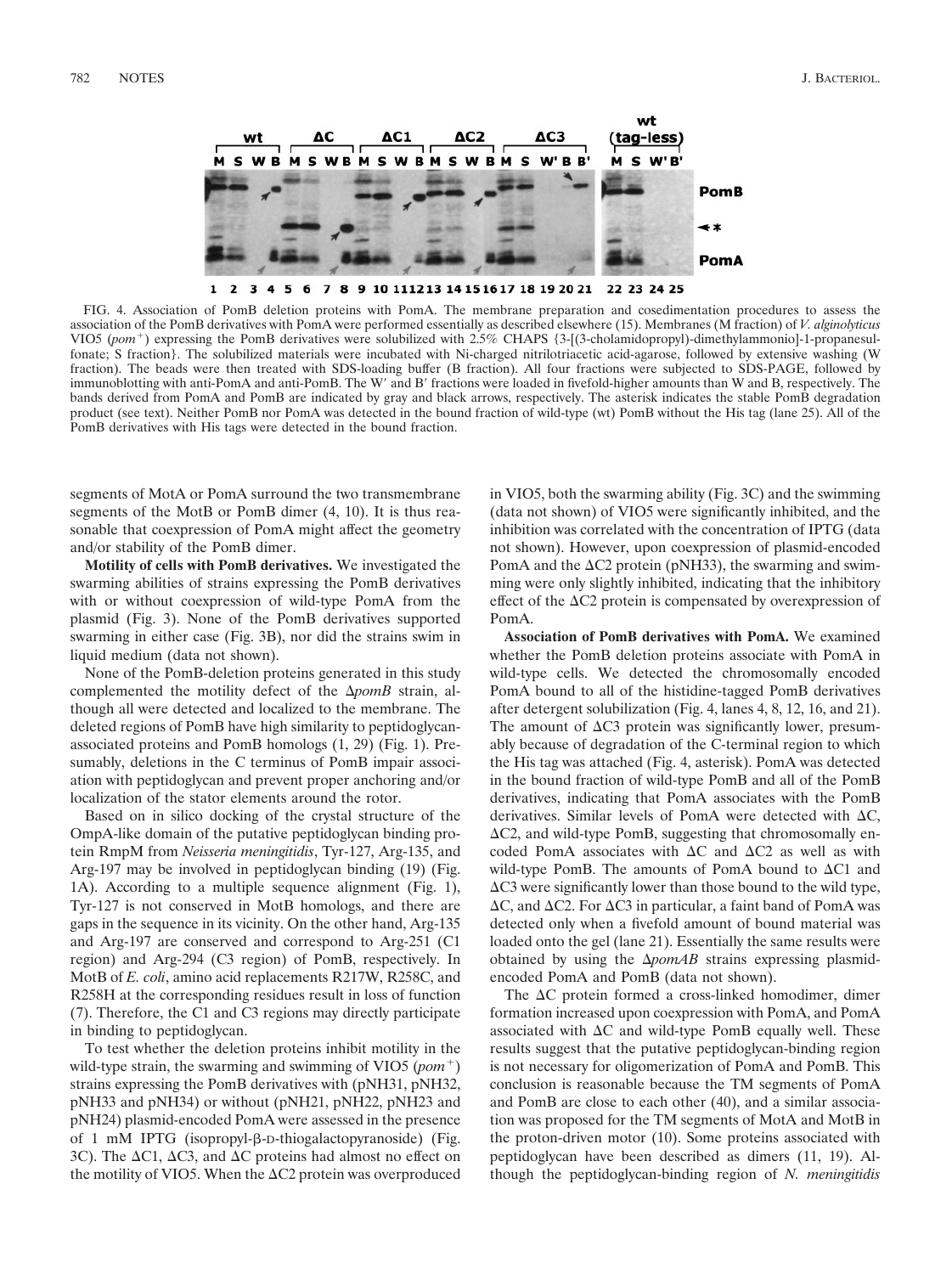RmpM is proposed to be responsible for dimerization (19), it does not appear to be solely responsible for dimerization of PomB.

While complete deletion of the C-terminal region preserves the association with PomA or with itself, certain smaller deletions weaken it, indicating a possible linkage between the conformation of the C-terminal region and the TM region. The amount of PomA associated with the  $\Delta$ C1 and  $\Delta$ C3 proteins seems low compared to the wild type,  $\Delta C$ , and  $\Delta C$ 2, suggesting that the  $\Delta$ C1 and  $\Delta$ C3 proteins have some defects in the association with PomA (Fig. 4). On the other hand, the amounts of PomB homodimer were specifically reduced for  $\Delta$ C2 and ΔC3, although similar levels of homodimer were detected in the other PomB derivatives (Fig. 2). It is noteworthy that the amount of PomA that coprecipitated with  $\Delta C$  and disulfide bond formation of  $\Delta C$  were comparable to those of the wildtype PomB. Garza et al. (16, 17) reported that *motB* missense mutations P159I and G164D in or immediately preceding the C region can be suppressed by mutations in *motA* or in *fliG*, which suggests that mutations in the C region can influence the arrangements of the TM region where MotA is presumably mounted. The slow-swimming phenotype of G240D substitution (C2 region) in MotB, which was suppressed by mutations in *motA* but not in *fliG* (16, 17), may have resulted in misassociation with MotA. Based on various mutations that affect the C region (7, 38), the structure of this region may in part determine the conformation around the TM region of PomB. The linker region between the C and TM regions (29) may have a rigid rather than a flexible structure to transmit the structural change. This assumption is consistent with results showing that the degradation products of  $\Delta C1$ ,  $\Delta C2$ , and  $\Delta C3$ are similar in size to the intact  $\Delta C$  protein, suggesting that the linker region assumes a conformation that is resistant to proteolytic degradation (Fig. 2 and 4).

We thank Ikuro Kawagishi and Masaru Kojima for stimulating discussions and encouragement. We are grateful to Terry A. Krulwich and David F. Blair for carefully reading the manuscript.

This work was supported in part by grants-in-aid for scientific research from the Ministry of Education, Science, and Culture of Japan; the Japan Science and Technology Corporation (to M.H. and T.Y.); and from the Soft Nano-Machine Project of the Japan Science and Technology Agency (to T.Y. and M.H.).

## **REFERENCES**

- 1. **Asai, Y., S. Kojima, H. Kato, N. Nishioka, I. Kawagishi, and M. Homma.** 1997. Putative channel components for the fast-rotating sodium-driven flagellar motor of a marine bacterium. J. Bacteriol. **179:**5104–5110.
- 2. **Asai, Y., T. Yakushi, I. Kawagishi, and M. Homma.** 2003. Ion-coupling determinants of  $Na^+$ -driven and  $H^+$ -driven flagellar motors. J. Mol. Biol. **327:**453–463.
- 3. **Bartolome, B., Y. Jubete, E. Martinez, and F. de la Cruz.** 1991. Construction and properties of a family of pACY184-derived cloning vectors compatible with pBR322 and its derivatives. Gene **102:**75–78.
- 4. **Blair, D. F.** 2003. Flagellar movement driven by proton translocation. FEBS Lett. **545:**86–95.
- 5. **Blair, D. F., and H. C. Berg.** 1988. Restoration of torque in defective flagellar motors. Science **242:**1678–1681.
- 6. **Blair, D. F., and H. C. Berg.** 1990. The MotA protein of *E. coli* is a protonconducting component of the flagellar motor. Cell **60:**439–449.
- 7. **Blair, D. F., D. Y. Kim, and H. C. Berg.** 1991. Mutant MotB proteins in *Escherichia coli.* J. Bacteriol. **173:**4049–4055.
- 8. **Block, S. M., and H. C. Berg.** 1984. Successive incorporation of forcegenerating units in the bacterial rotary motor. Nature **309:**470–472.
- 9. **Braun, T., and D. Blair.** 2001. Targeted disulfide cross-linking of the MotB protein of *Escherichia coli*: evidence for two H<sup>+</sup> channels in the stator complex. Biochemistry **40:**13051–13059.
- 10. **Braun, T. F., L. Q. Al-Mawsawi, S. Kojima, and D. F. Blair.** 2004. Arrange-

ment of core membrane segments in the MotA/MotB proton-channel complex of *Escherichia coli.* Biochemistry **43:**35–45.

- 11. **Cascales, E., A. Bernadac, M. Gavioli, J. C. Lazzaroni, and R. Lloubes.** 2002. Pal lipoprotein of *Escherichia coli* plays a major role in outer membrane integrity. J. Bacteriol. **184:**754–759.
- 12. **Chun, S. Y., and J. S. Parkinson.** 1988. Bacterial motility: membrane topology of the *Escherichia coli* MotB protein. Science **239:**276–278.
- 13. **Dean, G. D., R. M. Macnab, J. Stader, P. Matsumura, and C. Burks.** 1984. Gene sequence and predicted amino acid sequence of the *motA* protein, a membrane-associated protein required for flagellar rotation in *Escherichia coli.* J. Bacteriol. **159:**991–999.
- 14. **De Mot, R., and J. Vanderleyden.** 1994. The C-terminal sequence conservation between OmpA-related outer membrane proteins and MotB suggests a common function in both gram-positive and gram-negative bacteria, possibly in the interaction of these domains with peptidoglycan. Mol. Microbiol. **12:**333–334.
- 15. **Fukuoka, H., T. Yakushi, and M. Homma.** 2004. Concerted effects of amino acid substitutions in conserved charged residues and other residues in the cytoplasmic domain of PomA, a stator component of  $Na<sup>+</sup>$ -driven flagella. J. Bacteriol. **186:**6749–6758.
- 16. **Garza, A., L. Harris-Haller, R. Stoebner, and M. Manson.** 1995. Motility protein interactions in the bacterial flagellar motor. Proc. Natl. Acad. Sci. USA **92:**1970–1974.
- 17. **Garza, A. G., R. Biran, J. A. Wohlschlegel, and M. D. Manson.** 1996. Mutations in *motB* suppressible by changes in stator or rotor components of the bacterial flagellar motor. J. Mol. Biol. **258:**270–285.
- 18. Gosink, K. K., and C. C. Häse. 2000. Requirements for conversion of the Na<sup>+</sup>-driven flagellar motor of *Vibrio cholerae* to the H<sup>+</sup>-driven motor of *Escherichia coli.* J. Bacteriol. **182:**4234–4240.
- 19. **Grizot, S., and S. K. Buchanan.** 2004. Structure of the OmpA-like domain of RmpM from *Neisseria meningitidis.* Mol. Microbiol. **51:**1027–1037.
- 20. **Hirota, N., M. Kitada, and Y. Imae.** 1981. Flagellar motors of alkalophilic *Bacillus* are powered by an electrochemical potential gradient of Na<sup>+</sup>. FEBS Lett. **132:**278–280.
- 21. **Kawagishi, I., I. Okunishi, M. Homma, and Y. Imae.** 1994. Removal of the periplasmic DNase before electroporation enhances efficiency of transformation in a marine bacterium *Vibrio alginolyticus.* Microbiology **140:**2355– 2361.
- 22. **Khan, S., M. Dapice, and T. S. Reese.** 1988. Effects of *mot* gene expression on the structure of the flagellar motor. J. Mol. Biol. **202:**575–584.
- 23. **Kojima, S., Y. Asai, T. Atsumi, I. Kawagishi, and M. Homma.** 1999. Na driven flagellar motor resistant to phenamil, an amiloride analog, caused by mutations of putative channel components. J. Mol. Biol. **285:**1537–1547.
- 24. **Kojima, S., and D. F. Blair.** 2001. Conformational change in the stator of the bacterial flagellar motor. Biochemistry **40:**13041–13050.
- 25. **Manson, M., P. Tedesco, H. Berg, F. Harold, and C. Van der Drift.** 1977. A protonmotive force drives bacterial flagella. Proc. Natl. Acad. Sci. USA **74:**3060–3064.
- 26. **McCarter, L. L.** 1994. MotY, a component of the sodium-type flagellar motor. J. Bacteriol. **176:**4219–4225.
- 27. **McCarter, L. L.** 2001. Polar flagellar motility of the *Vibrionaceae.* Microbiol. Mol. Biol. Rev. **65:**445–462.
- 28. **Morales, V. M., A. Backman, and M. Bagdasarian.** 1991. A series of widehost-range low-copy-number vectors that allow direct screening for recombinants. Gene **97:**39–47.
- 29. **Muramoto, K., and R. M. Macnab.** 1998. Deletion analysis of MotA and MotB, components of the force-generating unit in the flagellar motor of *Salmonella.* Mol. Microbiol. **29:**1191–1202.
- 30. **Okabe, M., T. Yakushi, M. Kojima, and M. Homma.** 2002. MotX and MotY, specific components of the sodium-driven flagellar motor, colocalize to the outer membrane in *Vibrio alginolyticus.* Mol. Microbiol. **46:**125–134.
- 31. **Okunishi, I., I. Kawagishi, and M. Homma.** 1996. Cloning and characterization of *motY*, a gene coding for a component of the sodium-driven flagellar motor in *Vibrio alginolyticus.* J. Bacteriol. **178:**2409–2415.
- 32. **Sambrook, J., E. F. Fritsch, and T. Maniatis (ed.).** 1989. Molecular cloning: a laboratory manual, 2nd ed. Cold Spring Harbor Laboratory Press, Cold Spring Harbor, N.Y.
- 33.  $\overrightarrow{S}$ **ato, K., and M. Homma.** 2000. Functional reconstitution of the Na<sup>+</sup>-driven polar flagellar motor component of *Vibrio alginolyticus.* J. Biol. Chem. **275:** 5718–5722.
- 34. **Sato, K., and M. Homma.** 2000. Multimeric structure of PomA, the Na driven polar flagellar motor component of *Vibrio alginolyticus.* J. Biol. Chem. **275:**20223–20228.
- 35. **Silverman, M., P. Matsumura, and M. Simon.** 1976. The identification of the *mot* gene product with *Escherichia coli*-lambda hybrids. Proc. Natl. Acad. Sci. USA **73:**3126–3130.
- 36. **Stader, J., P. Matsumura, D. Vacante, G. E. Dean, and R. M. Macnab.** 1986. Nucleotide sequence of the *Escherichia coli motB* gene and site-limited incorporation of its product into the cytoplasmic membrane. J. Bacteriol. **166:**244–252.
- 37. **Stolz, B., and H. C. Berg.** 1991. Evidence for interactions between MotA and